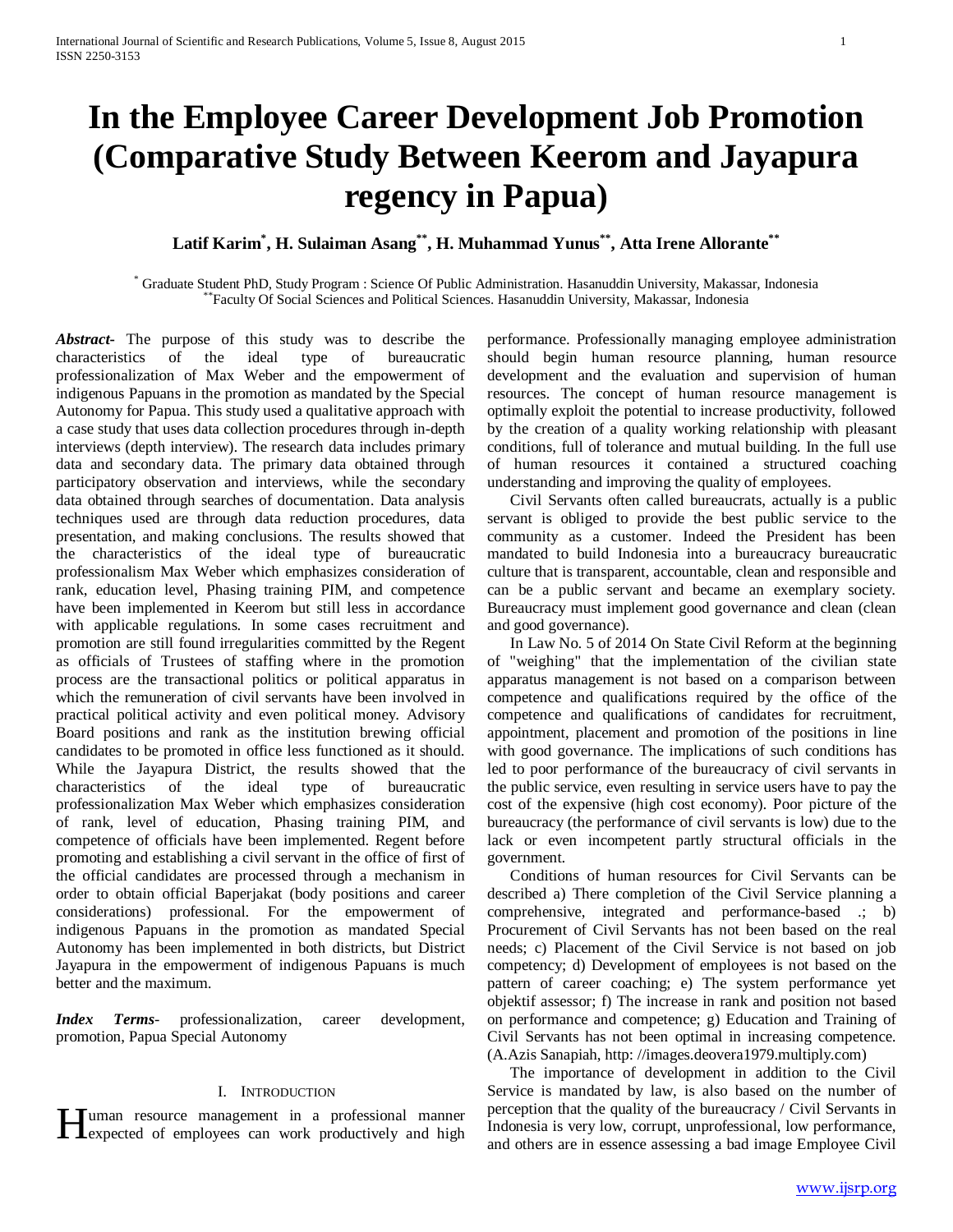Affairs. The low performance of bureaucracy can be seen in the Report of the World Competitiveness Yearbook 1999, that the bureaucracy of public services in Indonesia were in the group of countries that have the lowest competitiveness index among the 100 most competitive country in the world (Dwiyanto, 2002: 52)[1]. Poor public services due to lack of competence, lack of motivation, lack of law enforcement, unclear job descriptions, as well as the placement of the wrong people, while according Andrianov Chaniago considers that the public service is very long, complicated, and very expensive (Kompas, 15 February 2007).

 Another problem associated with the development of the Civil Service areas are Civil Servants with a lower rank and even still far below the stipulated requirements of the lowest rank for a certain structural position in fact raised in the post. Besides the tendency is giving priority Civil Servant "sons of the soil" excessive both in career development programs as well as in priority recruitment of officials. In other words, the provisions of legislation in the field of personnel such as neutrality aspects of the Civil Service as an element of a public servant, professionalism aspects of the Civil Service through the appointment process in office in accordance with the competence, work performance, and levels specified rank and other objective requirements are implemented selective and open with regardless of sex, ethnicity, religion, race, or class in practice its implementation is still often overlooked.

 In this regard, the phenomenon of bureaucratic reform in the promotion has not been run professionally. According Prasojo (2009)[2] are not professional promotion because it is done is not based on performance, but rather based on proximity, denying the principle of merit. Loyalty and proximity to someone tops that promotion on the basis of a close relationship with colleagues and political friends. This behavior is evidenced from several studies that have been carried out by others that there is the influence of other factors in the promotion. Eka Suaib (2004) in his dissertation in Kendari city that ethnic, racial, political factors and the influence of local son has a greater chance of promotion. Research Yakob (2007) in Southeast Sulawesi, where the role of political parties, and ethnicity is crucial in the promotion of structural positions. Research Thoha (2008)[3] more visible promotion of the leadership authority. Competence and formal education used as a standard consideration for structural positions. Mutations are always impressive irrational and tend deny merit system (Thoha, 2009).

# II. RESEARCH METHODS

 This study used a qualitative approach case study conducted in Keerom and Jayapura regency in Papua province. In addition, this study uses comparative approach to the variables studied. The focus of research on promotion refers to the theory of "professionalization of bureaucracy" Max Weber and developed / modified. For context Regency / City and Province in the province of Papua and West Papua in addition to the applicable Shrimp Law staffing nationally in promotions also apply special autonomy law in Papua. Because the focus of this study include: (1) Promotion Professionalism Position covers the following aspects: a) the rank, the focus of research on aspects of rank may be one consideration. Because it is based on an assumption that the higher rank can be considered to have sufficient and adequate experience to be promoted in the office; b) formal college education (Diploma, S1, S2, S3), including the suitability of the field / department of education, followed by the scope of the positions to be occupied by a civil servant. Indicators of higher education alone does not guarantee success if it is not followed by an official with the education sector conformity with the position; c) education and Phasing training PIM . Phasing types of education and training is intended for civil servants who would have been promoted or structural positions / echelon, consisting of PIM I, PIM II, PIM III, and IV PIM; d) competence, one of the main aspects on which the primary consideration in the determination of a promotion decision is the competency of civil servants. Placement of civil servants in positions based on their specific competencies in accordance with the scope and level of each title. Competence is an absolute requirement in the placement of civil servants because competence is a determining factor for achieving the optimal performance of civil servants. HR competencies in the organization is something very vital, and without the organization's competence, the conditions become very brittle and ultimately lead to failure. (2) Promotions for indigenous Papuans in order to empower accordance with the mandate of the Law of the Republic of Indonesia Number 21 of 2001 on Special Autonomy applicable in Keerom and Jayapura district.

# III. RESULTS AND DISCUSSION

 The purpose of this study was intended to verify the theory of bureaucratic professionalization was initiated by Max Weber in the study site, which Keerom and Jayapura District, Based on phenomena that occur on the object of research, it turns out in practice research findings bureaucracy in the promotion of research conducted in the region can be expressed as following :

#### **1. Professionalism In Job Promotion (a) The District Keerom**

 Practice implementation is still lacking promotion according to Max Weber's theory of bureaucratic professionalization. It was indicated that although promotion is happening impressive still refers to the formal rules, but the empirical facts that do not fully referring to existing rules, the rules tend to be a mere formality symbol. Leaders of policy makers in the promotion seems to want to show to the public actually they have followed the rules in the rule of promotion, but that actually occurs precisely the practice is contrary to the reality of the matter.

 Promotion that occurred has not been implemented in a professional manner and did not follow the regulations in force, but the promotion is more likely to be transactional and impressed as the remuneration of political, family interests, the interests of the group that has contributed much in the elections. It is very counterproductive to the theory of professionalism that was initiated by Max Weber stating that the professionalism of the bureaucracy is the model, format or picture chimera to be achieved. Formal forms manifested in the form of laws or regulations, standards and procedures for the implementation of administrative principles.

 Based on field research facts show that the Regent as the staff development officer in applying the values of professionalism or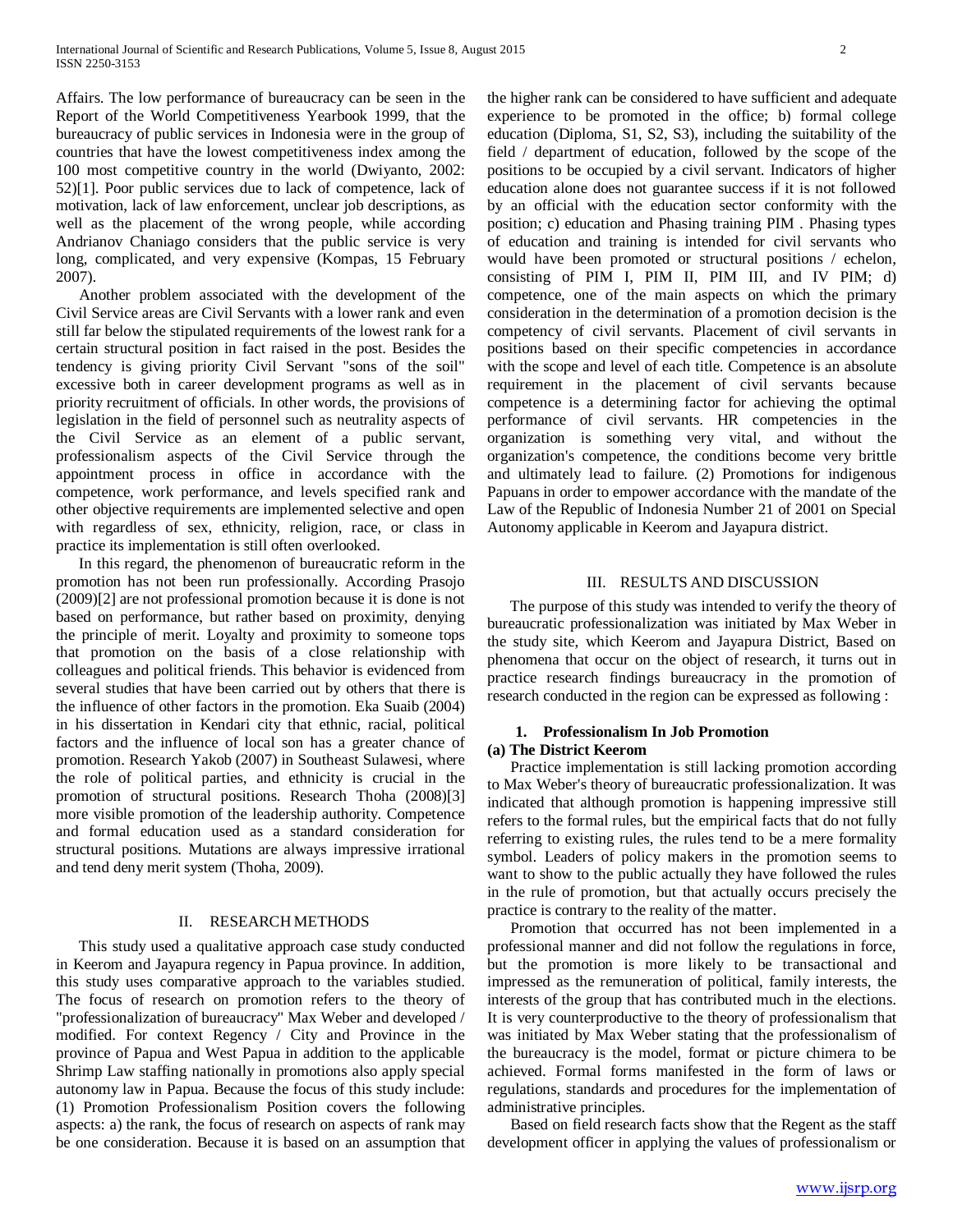formal standard in determining the promotion of these values are less effectively implemented and tend to be neglected.

 Ideally, these formal rules should be used as a foundation so that we can give birth to officials of competent professionals in the field office bears. Therefore any removal of bureaucratic apparatus in office should be based on the professionalism of the bureaucracy with a variety of indicators, such as: competency skills, have a qualified performance, integrity and others so competence candidates in accordance with the desired requirements.

 In modern management, positions should be based on written documents are stored either in its original form. Therefore, in determining an objective standard each apparatus will be promoted civil servants who have difficulty to prepare well for officials who truly professional. As efforts are made to ensure objectivity in the promotion should pay attention to the terms of the positions held by the civilian state apparatus from the elements of rank, education, training PIM, experience / seniority including aspects of integrity should serve as a reference. Basing on these data it will show a picture of the competence of a civilian state apparatus to be brought into a position, and with this competence can be used as a reference for developing the professionalism of civil servants.

 Empirical facts prove in Keerom that many civil servants are promoted in the office is still eligible and violate the provisions that have been set. However unfortunate norms and regulations established as guidelines in order to obtain professional civil servants in fact a lot of violations. Empirical facts in the research sites, especially in Keerom are phenomena appointment and promotion are very fantastic. There PNS apparatus that directly promoted the second echelon, whereas civil servants concerned have not been any previous positions including a lower echelon. No half-hearted position given is also very fantastic, namely Head of Regional Development Planning Board. Incredible how a civil servant with a track record of zero experience could get such strategic positions. And even more unusual is concerned recently moved from the provinces of Papua and so mutated in Keerom directly obtain strategic positions.

# **(b) The District Jayapura**

 For the Jayapura District, implementation of promotion practices are generally consistent with the theory of bureaucratic professionalization coined by Max Weber. Although it must be admitted that it is not absolute or have been applied perfectly. But at least the principles of a professional bureaucracy has been applied to the local government district of Jayapura. Officials in the office has been promoted through a series of rigorous selection involving the Advisory Board Positions and Ranks Jayapura district in full. Regent of Trustees employment as officials are not many Baperjakat (body positions and career considerations) intervene. Baperjakat (body positions and career considerations) head and his team are still involved parties involved in the process of recruitment and promotion. It is also supported by the availability of adequate human resources both the number and qualifications .. As a district parent it is not in doubt.

 Professionalization is a process to promote and protect the interests of a professional office Pemangkuan (Bevir, 2007)[4]. The process refers to the development of type and level of the knowledge and skills necessary for professional behavior (Yates, 2009)[5].

 Realities that occur in the recruitment and promotion in other words, placement officials have noticed the suitability of the level of education, competence, training PIM, experience / seniority, although the application of this principle has not really maximum. Regional organizations in placing the Jayapura District officials have been considering the level and educational qualification, experience job title, job performance, training hierarchy and competence and integrity in the promotion. Principles and norms of bureaucratic professionalism Max Weber has been applied. Promotion is done either by official personnel Trustees through Baperjakat (body positions and career considerations) agencies in many ways has to follow the rules and norms and the rules that apply in employment.

 Ideal type bureaucracy designed by Weber to give directions as to how to develop the government bureaucracy as a neutral institution in carrying out his duties in accordance with the provisions of the rules that have been set. Processes and mechanisms of recruitment and promotion has been based on professionalism which includes expertise, competence, leveling and professional training as well as the integrity of the civil service to be the foundation. Besides the competence of candidates based on the consideration that the competence of candidates has been confirmed in accordance with the required competency (Thoha; 2012: 7)[6].

 Based on empirical facts found in the field studies rank factors, for example, almost all the civil servants who introduce in office has qualified the rank, as determined by the Decree of the Head of State Personnel Board No. 13 of 2002 is meant by the terms of rank is as low as that has rank one level below the level specified rank. This provision has been well accommodated as well as other requirements. Other aspects eg qualifications and level of education officials have also become intense attention from the local government. Even the cadre activities have been carried out earlier by sending your son / daughter Papua in particular to follow the service education. Another fact, in Jayapura has had PNS official master qualification of civil servants and even three officials have doctoral degrees. This further reinforces the proposition that aspect of professional research positions really are concerned and upheld the government of Regional Jayapura district. Formal education is not only pursued in the country, even the program has been carried out deliveries for further studies abroad in the levels S2 and S3. It has been well recognized by the local government especially in entering the era of the ASEAN economic community and the era of globalization.

 Other empirical facts that indicate the staff development officials have done professionalization of bureaucracy in his cabinet, Mr. Regent even want to appoint and promote political opponents in the elections as one of the Head of Department. This is done because the concerned have sufficient competence, have experience and qualifications and educational level master (S2). In the event that we know together in today's era of direct elections which took place in various regions in Indonesia, a neutral civil servants only (do not provide support to anyone) let promoted even many who demoted. Especially bright become a political opponent in the election would have been evicted from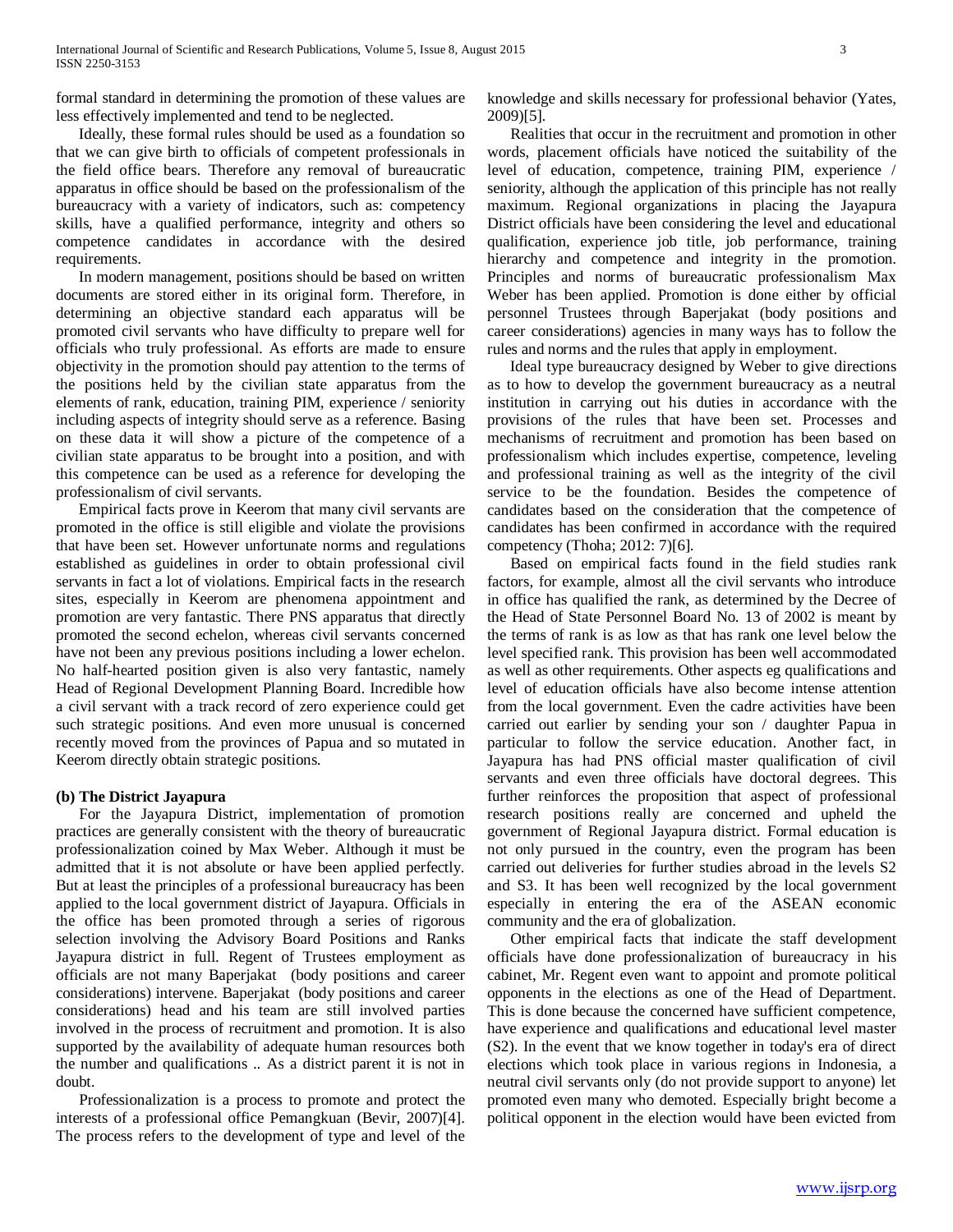his post. May even be transferred at the farthest place and isolated as we can see in the news media in Indonesia.

What was done by the staff development officers in Jayapura has been in tune with the government program launched bureaucratic reform through policy regulation No. 81 that set Grand Design Bureaucratic Reform from 2010 to 2025, namely the establishment of a world-class governance, namely governance professional, high integration, able to organize excellent service to the community, management of democratic governance, able to face the challenges of the 21st century the era of globalization.

#### **2. Empowerment native Papua In Job Promotion**

 Promotion for civil servants career development within the framework of the Papua Special Autonomy as mandated by Law No. 21 of 2001 on Special Autonomy for Papua Province was held on the research object can be expressed actually the general mandate has been implemented both in Keerom and Jayapura district. As mandated in the legislation specifically related to the field of labor empowerment set out in the statute of special autonomy to Papua explained that the essence of the special autonomy for Papua province is their alignments, protection, and empowerment of indigenous Papuans in order to improve the quality of life and well-being creatures appropriate dignity as God. As for the rights of indigenous Papuans in the labor aspects include the right to: (1) obtain the guarantee of the right to live in the Land of Papua; (2) obtaining a job and attention it deserves and is free to choose and move the work according to their talents and abilities; (3) acquire a major opportunity to be able to work in all appropriate areas of education and expertise; (4) occupying public positions in both the government and private agencies performance Papua province according to his ability; (5) the appointment priority in the field of justice in Papua; (6) acquire strategic positions in multi-national companies as well as international particularly in the area of Papua; (7) priority in the legislative membership candidacy in the elections.

 In connection with the establishment of a special policy for this alignments, Papua People's Assembly to formulate basic thoughts to be a priority in the receipt of Civil Servants and members of the police and the Indonesian Armed Forces, especially in terms of, (a) prioritize indigenous Papuans in formation reception civil servants civil, Indonesian National Police and National Army Indonesia (TNI); (B) give priority to indigenous Papuans as an employee in the government agencies, private institutions, religious institutions, and as workers in all sectors; (C) prioritize indigenous Papuans in the structural and functional positions within the government, private, religious, and all types of businesses; (D) prioritize indigenous Papuans to gain human resources; (E) prioritize indigenous Papuans in the empowerment and promotion of structural and functional positions in all sectors of development; (F) form local political parties and independent organizations to realize the political rights and political participation of indigenous Papuans, especially in terms of the nomination of the governor and deputy governor, regent and deputy regent, mayor and deputy mayor should be indigenous Papuans; and (g) prioritizing the use and management of indigenous Papuan customary rights over land and natural resources as well as the rights of indigenous people of Papua through the Special Local Regulation.

 By listening to how the empowerment of indigenous Papuans in public offices government mandated in the legislation then in the object area of research conducted as a manifestation of the autonomy law has been implemented. As an illustration of the data below illustrates to us.

#### **a**. **The District Keerom**

 To Keerom of all positions available as much as 355 positions at various SKPD in the second echelon, echelon 3, and 4 echelons of the Papuan people as many as 146 people (41%) who occupy positions, while the non-Papuans as many as 209 people (59% ).

When the post of the Papuan people were converted on second echelon, as many as 10 people (40%), third echelon, a total of 40 people (38%), and the fourth echelon, a total of 96 people (43%). From this data it appears that positions higher and strategic, especially echelon 2, namely the Head of Department / Head of the many held by non-Papuan people. What really happens is not no Papuans are not eligible for promotion provisions in these high positions, but that is more of a problem is the absence of official political will put staff development in the Papuan people in the office. As noted in the discussion of research results actually there are many factors that determine to put a civil servant in a structural position. The dominant factors in the placement of civil servants in the office is still strongly influenced by political interests. The personnel who have access and contributed in elections and engage in successful teams / winning team getting a chance to occupy the post. Low height positions obtained are also strongly associated with the contributions made during the elections take place. The greater contributed given the higher position can be obtained. Case qualify condition or not, it's another matter Regent and successful team can arrange everything.

 Empirical facts on the ground prove many officials who do not qualify rank but in fact raised in the office. Corresponding existing data obtained in the study investigators (Keerom) officials as many as 181 people (51%) consisting of 2 echelon, echelon 3, and 4 have not been qualified echelons of rank. While on the other hand there are civil servants who are qualified rank and other requirements but not promoted in the office. Although the overall data including non-Papuan people but in fact there are Papuans also qualified but not promoted in the office. Even in the field of researchers found there were some Papuans are demoted (disabled from the office) without the relevant know what sin and guilt. This portrait of the empowerment of indigenous Papuans that occurred in Keerom which in many cases have not been fully empowered by the Regent which incidentally also indigenous Papuans.

## **b. The District Jayapura**

 The opposite is happening in Jayapura, where the indigenous people of Papua are many who occupy strategic positions in the cabinet Regent good governance. Based on existing data from all existing positions both on the echelon 2, echelon 3, and 4 as many as 479 positions echelon. From all these positions 183 positions (38%) occupied by indigenous Papuans. When viewed from the level of the percentage of the whole, it seems Keerom even greater percentage, amounting to 41%. But that it should be remembered that for the percentage of higher office (Echelon 2)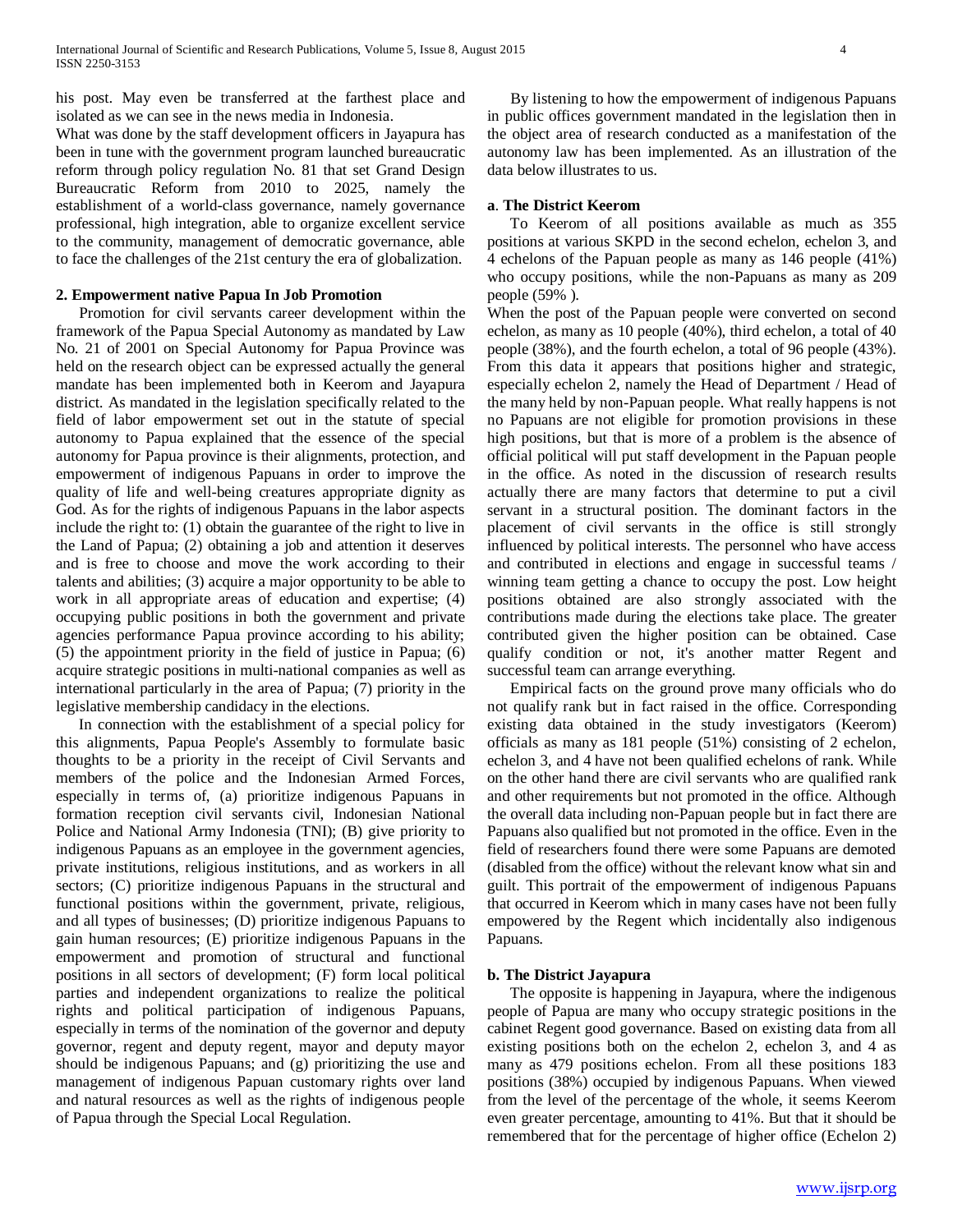International Journal of Scientific and Research Publications, Volume 5, Issue 8, August 2015 5 ISSN 2250-3153

and third echelon Keerom lower percentage. From this we can conclude Jayapura District through Regents has been empowering the indigenous people of Papua in the ranks of his administration as it has been mandated in the Special Autonomy Law for Papua No. 21 of 2001.

 Although the empowerment of indigenous Papuans in the name of the Papua Special Autonomy was done, but the factors that regulate the governance professionalism resource management apparatus remains a requirement to be appointed in a structural position. So that the staff development officer wishes otsus road, but at the same time professionalism factor must remain in place in the promotion. So the existence of officials who sit in the government led by Mr. Regent can provide the best service to the people who are responsible. Even Papuans are troubled integrity he does not hesitate to remove from office and replaced with someone more accountable integrity, both indigenous Papuans and non-Papuan people.

 Overall of variables / indicators of this study, both variables / indicators covering the aspects of professionalism: rank, level of education, phasing training (Training PIM),and competence as well as variable / indicator of empowerment of indigenous Papuans in the promotion in Keerom and Jayapura regency Papua and observe how the trend comparisons are more professional and higher intensity of empowerment in Papua Special Autonomy can be seen in the following matrix.

# **Comparison Matrix fulfillment of requirements Professionalism and Empowerment oppa In Position Promotion Keerom and Jayapura District**

| N <sub>0</sub> | <b>Indicator</b> | <b>The</b><br>fulfillment<br>Keerom<br>district | of<br>level<br>Jayapura<br>district | <b>Information</b><br><b>Number</b><br>of<br><b>Positions</b><br><b>Keerom</b><br>district $=$ 355;<br><b>Jayapura</b><br>district $= 479$<br><b>OPA</b><br><b>Papuans</b><br>Original |
|----------------|------------------|-------------------------------------------------|-------------------------------------|----------------------------------------------------------------------------------------------------------------------------------------------------------------------------------------|
| 1.             | Professionalism: |                                                 |                                     |                                                                                                                                                                                        |
|                | Rank             | 174                                             | 440                                 | Jayapura                                                                                                                                                                               |
|                |                  | (49%)                                           | (92%)                               | district<br>very                                                                                                                                                                       |
|                |                  |                                                 |                                     | dominant                                                                                                                                                                               |
|                |                  |                                                 |                                     | Professional                                                                                                                                                                           |
|                | Education        | 287                                             | 384                                 | Keerom                                                                                                                                                                                 |
|                |                  | (81%)                                           | $(80\%)$                            | district excel                                                                                                                                                                         |
|                |                  |                                                 |                                     | very thin (less                                                                                                                                                                        |
|                |                  |                                                 |                                     | than<br>1                                                                                                                                                                              |
|                |                  |                                                 |                                     | percent).<br>But                                                                                                                                                                       |
|                |                  |                                                 |                                     | there Jayapura                                                                                                                                                                         |
|                |                  |                                                 |                                     | district                                                                                                                                                                               |
|                |                  |                                                 |                                     | officials who                                                                                                                                                                          |
|                |                  |                                                 |                                     | have educated                                                                                                                                                                          |
|                |                  |                                                 |                                     | Doctoral (S3),                                                                                                                                                                         |
|                |                  |                                                 |                                     | Keerom<br>yet.                                                                                                                                                                         |
|                |                  |                                                 |                                     | The quality of                                                                                                                                                                         |
|                |                  |                                                 |                                     | education                                                                                                                                                                              |
|                |                  |                                                 |                                     | district.                                                                                                                                                                              |

|    | <b>Training PIM</b>                                 | 162<br>(46%) | 254<br>(53%) | is<br>Jayapura<br>superior<br>Jayapura<br>district<br>more<br>dominant<br>$\sqrt{2}$<br>Professional                                                                                                                                                                                                                                                                          |
|----|-----------------------------------------------------|--------------|--------------|-------------------------------------------------------------------------------------------------------------------------------------------------------------------------------------------------------------------------------------------------------------------------------------------------------------------------------------------------------------------------------|
|    | Competence                                          | 197<br>(55%) | 356<br>(75%) | Jayapura<br>district<br>more<br>dominant<br>Professional                                                                                                                                                                                                                                                                                                                      |
| 2. | Empowerment<br><b>OPA</b> In Position<br>(Autonomy) | 146<br>41%)  | 183<br>(38%) | Keerom<br>district<br>in<br>quantity<br>is<br>higher $(41\%)$<br>OPA in<br>the<br>office. But real<br>empowerment<br>of OPA<br>in<br>Jayapura<br>regency better<br>positions,<br>strategic<br>positions<br>$\sqrt{2}$<br>important<br>echelon<br>2<br>3<br>$(62\%)$ and<br>(42%)<br>occupied OPA,<br>while Keerom<br>echelon<br>echelon 2 and<br>3 is dominated<br>non Papua. |

Source: BKD Keerom and Jayapura District (December 2014)

## IV. CONCLUTION

 Based on the study of theory and discussion of the results, it can be concluded:

 1. Keerom Regency Papua province in carrying out promotions in the context of career development of civil servants less in line with the characteristics of the ideal type of bureaucratic professionalization of Max Weber. Aspects such as the promotion of professionalism in rank / seniority, qualifications and level of education, training hierarchy, competence and integrity of the civil servants still much less in accordance with the provisions of the legislation. Promotion which was held in Keerom more likely to follow in line with the bureaucracy or sala models proposed by Fred W. Riggs with some of the facts reflected in the management of the promotion. The results also show that the characteristics of bureaucracy models still strong sala practiced in personnel management in particular in the promotion.

 For Jayapura Regency Papua Province based discussion on chapters of theory and discussion of the results of this study, it can be concluded that the District Jayapura Papua province in carrying out promotions in the context of career development of